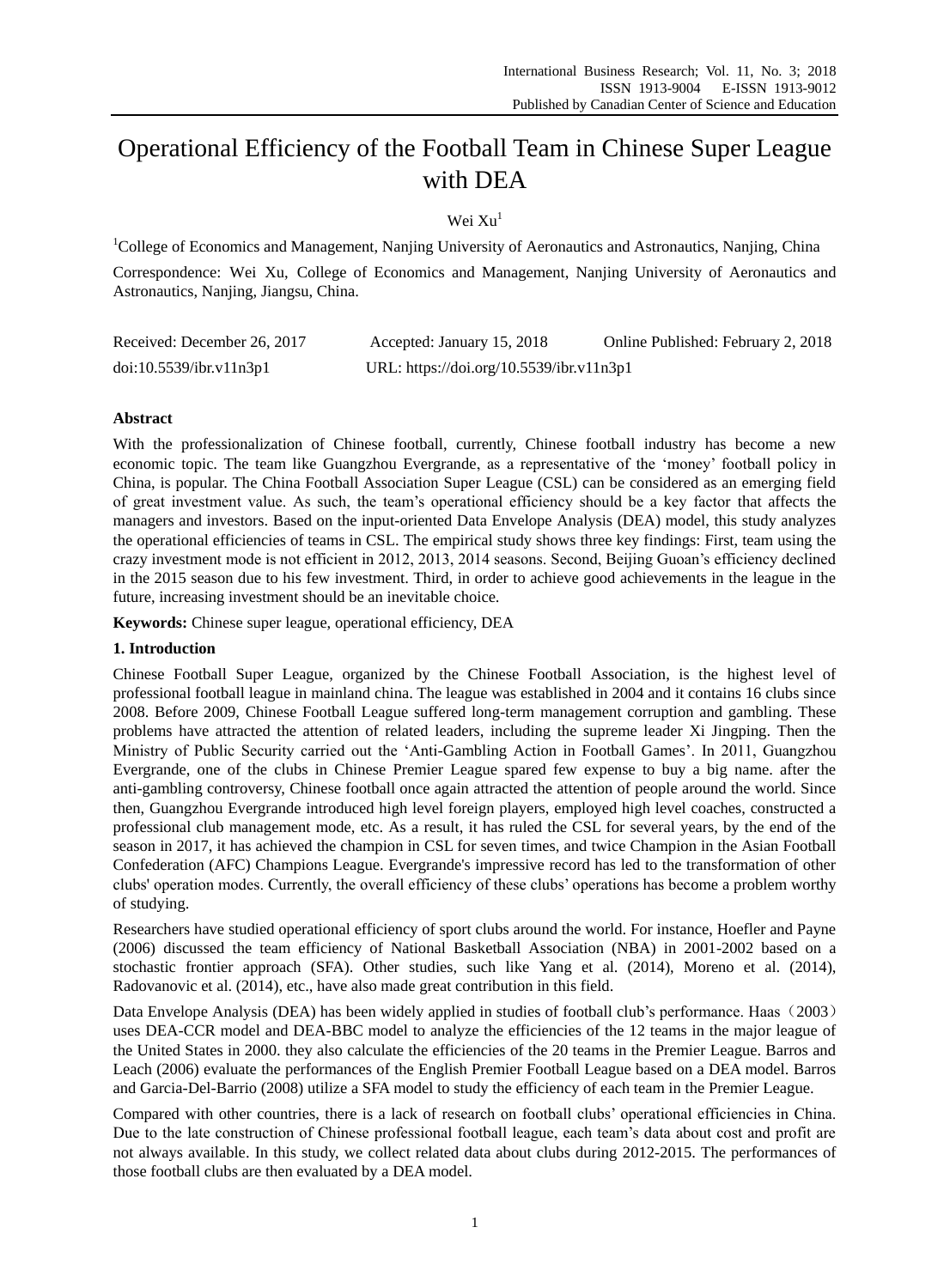#### **2. Method**

Data envelopment analysis (DEA) model is a methodology for the purpose of calculating efficiencies in production. Researches on the three most basic models and their applications include: (1) Standard CRS and VRS-DEA models outlined in Färe et al. (1994) (2) Färe et al. (1994) expanded these models to evaluate cost and allocative efficiencies. (3) The application of Malmquist DEA methods in panel data analysis to calculate indices of total factor productivity (TFP) change, first researched by Fare et al. (1994). DEA involves the use of linear programming methods to construct a non-parametric piecewise surface (or frontier) over the data, so as to be able to calculate efficiencies relative to this surface. In this study, the DEAP2.1 software is utilized to calculate CRS DEA model and VRS DEA model.

#### *2.1 Measuring the DEA Efficiency*

Farrell (1957) defines a simple measure of firm efficiency which could account for multiple inputs. It has two components: The technical efficiency (TE), which reflects the ability of the decision making unit to maximize the output of the given input; Allocative efficiency (AE), reflected in the price of a given input, evaluates the ability to use the unit with an optimal ratio of investment. The combination of these two measures provides a measure of total economic efficiency. He gives a simple example to show that under the condition of constant returns to scale, the yield curve of the complete efficiency unit. Technology inefficiency is represented by the distance of QP in figure 1, which shows that the proportional reduction of all inputs with a constant output.



Figure 1. Technical and Allocative Efficiencies

In figure 1, QP/0P shows the percentage by which each input could be reduced. The technical efficiency of a unit is usually represented by a ratio of OQ/OP, which provides an indicator of technical inefficiency. The line AA' is utilized to show the ratio between prices of inputs, the allocation efficiency can then be calculated by AE1=OR/OQ. RQ here represents the cost saved when production occurred in the effective allocation or effective technical point Q' instead of the ineffective point Q. Economic efficiency is calculated by EE1=OR/OP, RP could also be used to represent the cost. According to the definition, these three kinds of efficiency are between 0 and 1. Input oriented efficiency evaluates the ratio by which the inputs could be reduced by when output is constant. Another measure is the ratio by which the output could be raised when the inputs are constant. This is the output oriented efficiency measurement.

#### *2.2 Input-oriented DEA Model with Constant Return of Scale*

The purpose of DEA is to construct a non-parametric envelope frontier around data points, so that all the observed points are in or under the production frontier.

We can construct a ratio form DEA model to search for the best value of  $u'y_i/v'x_i$  as shown in (1). This is a LP model, where u, v are the weight vectors, x is the input vector. y is output vector.

$$
\max_{u,v} (u'y_i/v'x_i,)
$$
  
st  $u'y_i/v'x_i \le 1, i=1,2,...,N,$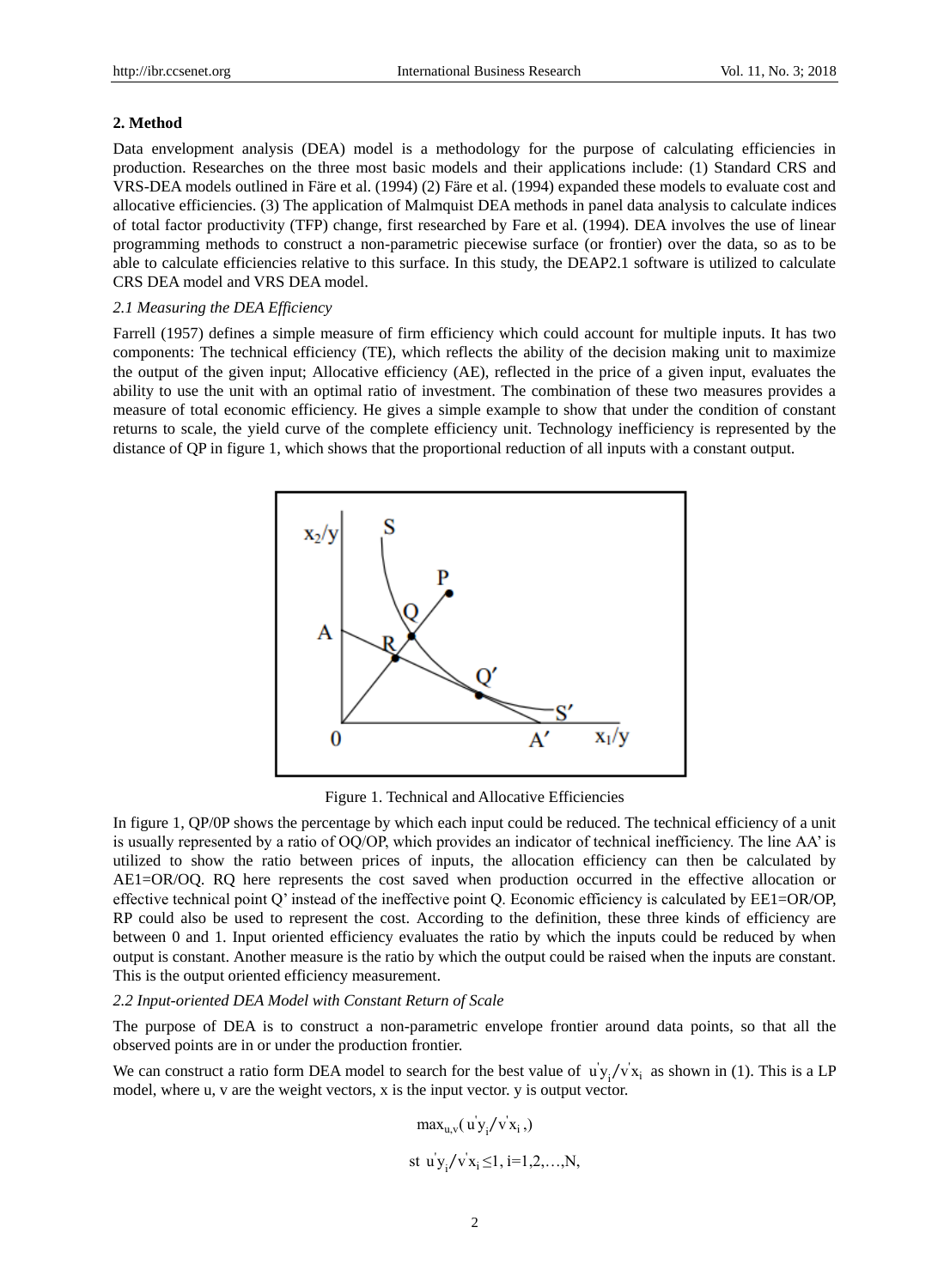$u, v \ge 0.$  (1)

After transformation, we can derive an equivalent envelopment form of this problem, as shown in (2),

$$
\min_{\theta, \lambda} \theta
$$
\n
$$
\text{st} - y_{i} + Y\lambda \ge 0,
$$
\n
$$
\theta x_{i} - X\lambda \ge 0,
$$
\n
$$
\lambda \ge 0
$$
\n(2)

here Θ is the efficiency score of firm i. It equals to 1 when the unit is on the frontier, so it is an efficient decision making unit (DMU).

#### *2.3 Input-oriented DEA with variable return of Scale and Scale Efficiency*

In CRS model, if the DMU is not in the optimal scale of operation, scale efficiency(SE) might disturb the measurement of TE. VRS model then could avoid the impact of SE on TE calculation. Take the convex constraints into consideration, CRS could be easily converted to a VRS model shown in (3), where N1 is an N×1 vector of ones.

$$
\min_{\theta, \lambda} \theta
$$
\n
$$
st - y_{i} + Y\lambda \ge 0,
$$
\n
$$
\theta x_{i} - X\lambda \ge 0,
$$
\n
$$
N1 \lambda = 1
$$
\n
$$
\lambda \ge 0,
$$
\n(3)

TE calculated by CRS, which is shown in (4), could be decomposed into scale efficiency and pure technical efficiency. The differences between VRS based TE and CRS based TE could be calculated by (4).

$$
TE_{I,CRS} = TE_{I,VRS} \times SE_I
$$
 (4)

The following NIRS model, shown in (5), reflects the DEA efficiency with non-increasing returns to scale.

$$
\min_{\theta, \lambda} \theta
$$
\n
$$
st - y_{i} + Y\lambda \ge 0,
$$
\n
$$
\theta x_{i} - X\lambda \ge 0,
$$
\n
$$
N1' \lambda \le 1
$$
\n
$$
\lambda \ge 0
$$
\n(5)

As shown in figure 2, if the NIRS based TE of the DMU is not equal to the value of VRS, there is an increasing return to scale. On the other hand, if they are equal, then there is a decreasing returns to scale. As shown in figure 2, there is an increasing returns to scale in point P, while returns to scale is decreasing in point Q.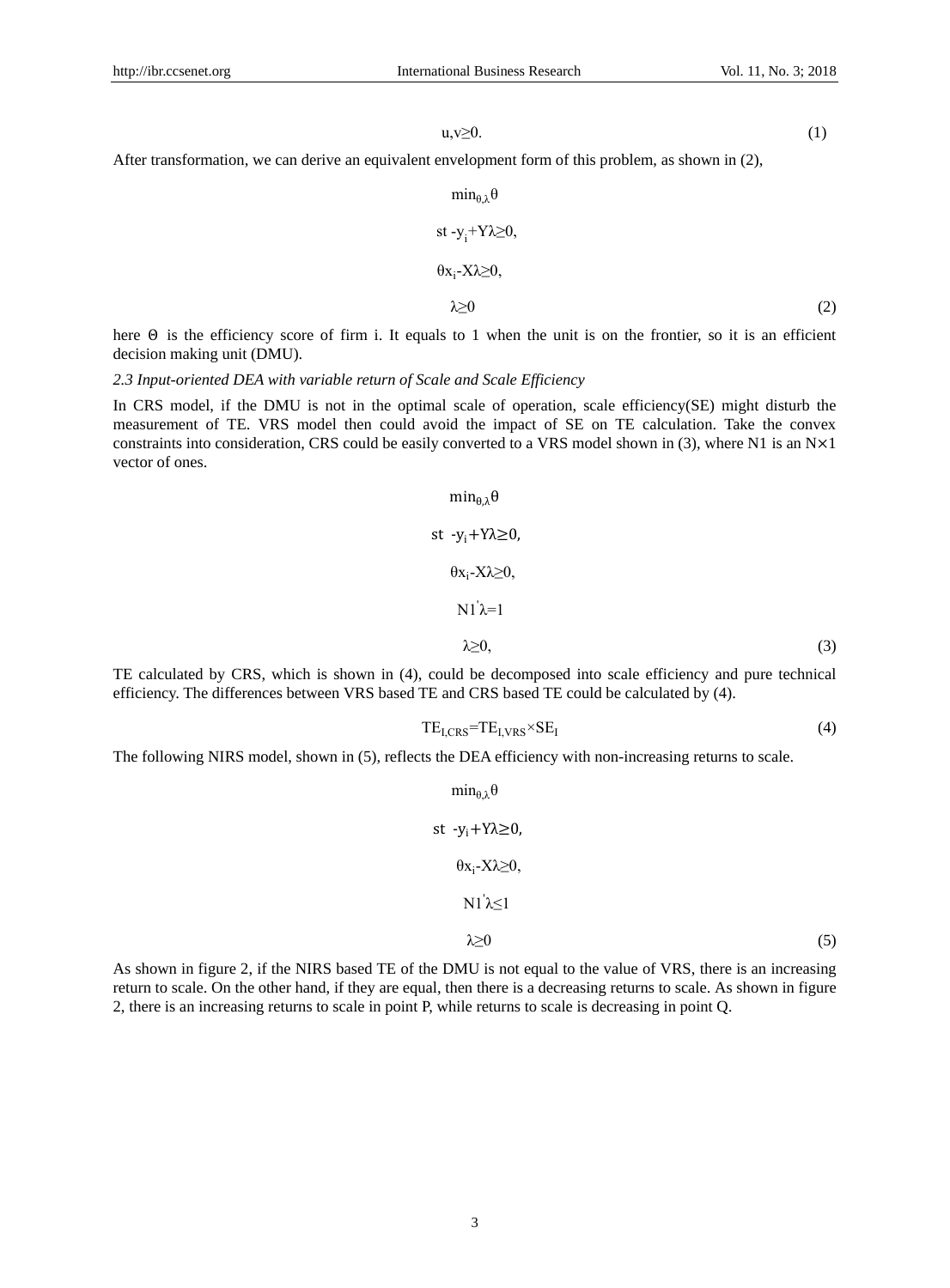

Figure 2. Calculation of Scale Economies in DEA

Finally, according to Li and Chen (2003), we could generate application steps.





#### **3. Variable Setting and Data Sources**

In order to keep the studied teams at the same level and study the changes in different season, our study selects the non-degraded teams and AFC Champions League teams in the past four seasons (in 2012, 2013, 2014 and 2015).

The team's input indicators mainly include player wages, transfer fees, coach costs, operating expenses and other costs. Team's outputs include ticket income, attendance, team record, market value and team influence.

Considering the availability of data, this paper selects the employee wages and transfer fees as the input indicators. The costs of different teams in Super League clubs are not released officially, and the only way we can obtain is estimation from the information in the related news and website. The employee wages are reckoned on the urban per capita disposable income of the teams' provinces or municipalities, which are available in China Statistical Yearbook. Different clubs determine their own transfer fees. Some can make a lot of money, while some need to pay a lot. The transfer fees of different teams can be positive or negative. It will be positive when buying a player and negative when selling a player. However, the DEA model requires that all the inputs must be positives, and we need to make some transform properly. Similar to the idea of decision theory, we can keep it nonnegative by the transform that let the transfer fee of different teams minus the smallest one.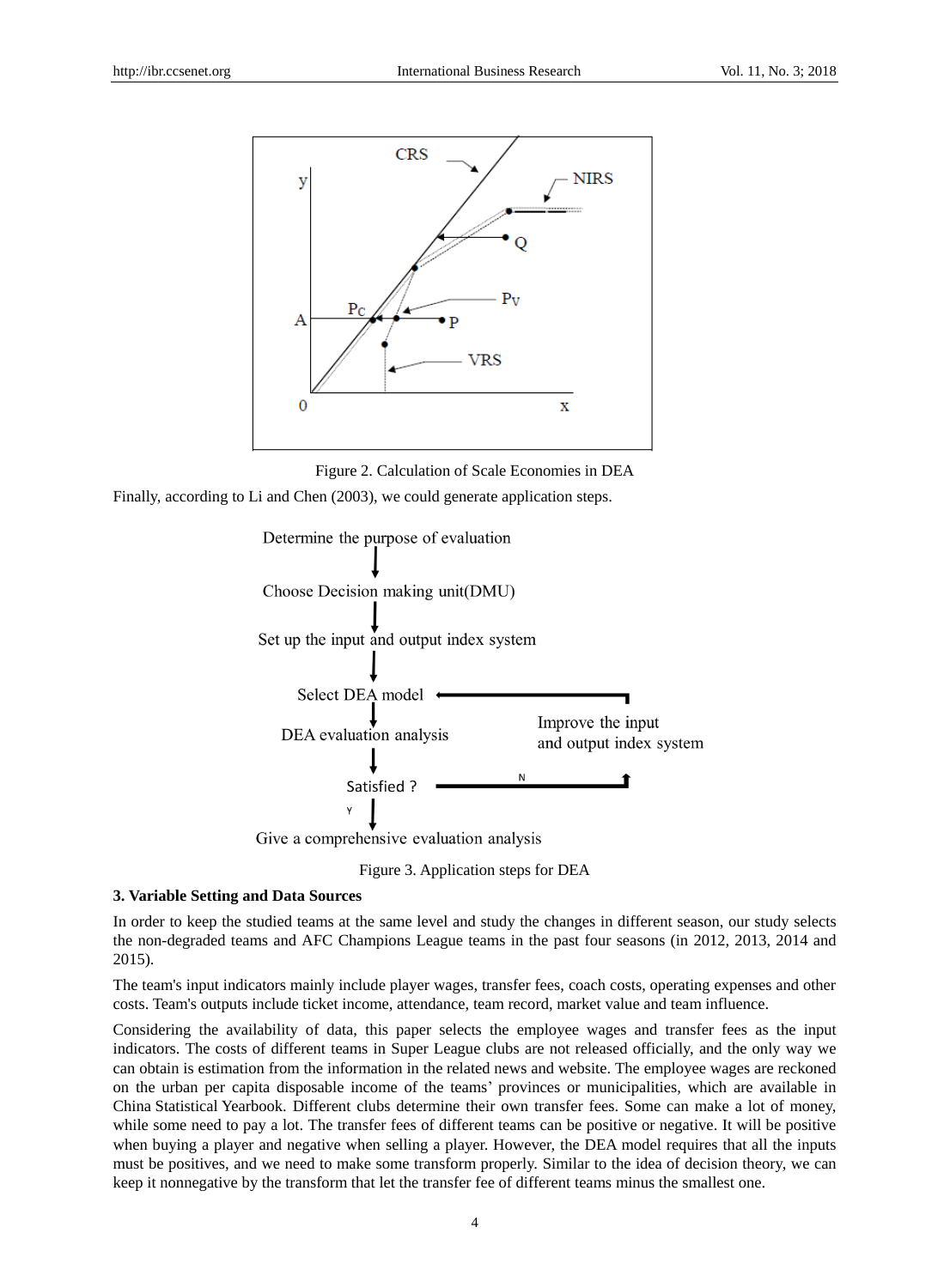We select the team influence and total market capitalization as the output indicators. As it is hard to quantify team influence, we use BAIDU news search data such as '2012 Guangzhou Evergrande' to represent it. The transfer fee and total market capitalization are available in the website of transfermakt.com<sup>1</sup>, which is a website in German that publishes the information about team scores, transfer news, player values and some other things. Despite the fact that the value of players does not match the actual situation, researchers at the Center of Economic Performance estimate that the rumor about player transfer fee is basically accurate. For example, the input-output table in 2015 is summarized as table 1.

Table 1. Inputs and outputs of CSL teams in 2015

|                         | Y1      | Y2                   | X <sub>1</sub>       | X <sub>2</sub> |
|-------------------------|---------|----------------------|----------------------|----------------|
| Teams                   | (times) | $(10^{\circ}4euros)$ | $(10^{\circ}4euros)$ | (rmb)          |
| Shanghai Shenhua        | 13600   | 1668                 | 2302                 | 53670.61       |
| Guangzhou Evergrande    | 758000  | 2398                 | 4453                 | 33749.98       |
| Beijing Guoan           | 45700   | 1195                 | 1268                 | 55477.7        |
| Guangzhou R&F           | 465000  | 990                  | 1300                 | 33749.98       |
| Shandong Luneng Taishan | 38000   | 2123                 | 653                  | 31351.95       |
| Beijing Renhe           | 51800   | 1339                 | 0.1                  | 24769.96       |
| Tianjin Teda            | 520000  | 850                  | 1105                 | 33031.13       |
| Liaoning FC             | 14400   | 405                  | 693                  | 32397.74       |
| Jiangsu Sainty          | 21900   | 908                  | 1158                 | 37098.96       |
| Hangzhou Greentown      | 1370    | 423                  | 531.5                | 43781.26       |
| Changchun Yatai         | 13800   | 910                  | 972                  | 25047.25       |
| Shanghai Shenxin        | 4070    | 588                  | 335                  | 53670.61       |

In table 1, X1 represents transfer fee, and it has been transferred to keep nonnegative. X2 is the teams' employee wages. Y1 represents the team influence shown in BAIDU search engine. Y2 is the total market capitalization of every team. In order to ensure that the model can be solved, we change the value 0 in the table to 0.1.

The study uses the input-oriented VRS-DEA model with variable returns to scale, and the parameter settings in DEAP 2.1 are shown in Table 2. In order to avoid the problem of inefficiency due to the excessive input when the discrete possible linear production curve is parallel to the axis, we adopt the multi-stage DEA method in the calculation of slack variables.

#### Table 2. Parameter settings in DEAP 2.1

| Parameter              | Setting                   |
|------------------------|---------------------------|
| number of firms        | 12                        |
| number of time periods |                           |
| number of inputs       |                           |
| number of outputs      |                           |
| oriented               | input orientated          |
| return of scales       | variable return of scales |
| stages                 | multi-stage               |
|                        |                           |

## **4. Empirical Analysis**

-

*4.1 Technical Efficiency, Scale Efficiency Analysis of League Teams*

First, we calculated the annual relative efficiency of all teams remains in CSL, the results are shown in table 3-6.

| Team                    | crste | vrste | scale |                          |
|-------------------------|-------|-------|-------|--------------------------|
| Shanghai Shenhua        | 0.455 | 0.513 | 0.886 | irs                      |
| Guangzhou Evergrande    |       |       |       | $\overline{\phantom{a}}$ |
| Beijing Guoan           | 0.33  | 0.446 | 0.738 | $\bullet$<br><i>irs</i>  |
| Guangzhou R&F           | 0.915 | 0.941 | 0.973 | irs                      |
| Shandong Luneng Taishan |       |       |       | $\overline{\phantom{0}}$ |
| Beijing renhe           |       |       |       |                          |
| Tianjin Teda            |       |       |       |                          |
| Liaoning FC             | 0.192 | 0.765 | 0.251 | irs                      |
| Jiangsu Sainty          | 0.36  | 0.668 | 0.539 | $\cdot$<br><i>irs</i>    |
| Hangzhou Greentown      | 0.156 | 0.566 | 0.275 | 1rs                      |
| Changchun Yatai         | 0.532 | 0.989 | 0.538 | 1rs                      |
| Shanghai Shenxin        | 0.188 | 0.462 | 0.408 | irs                      |
| Mean                    | 0.594 | 0.779 | 0.717 |                          |

1 https://en.wikipedia.org/wiki/Transfermarkt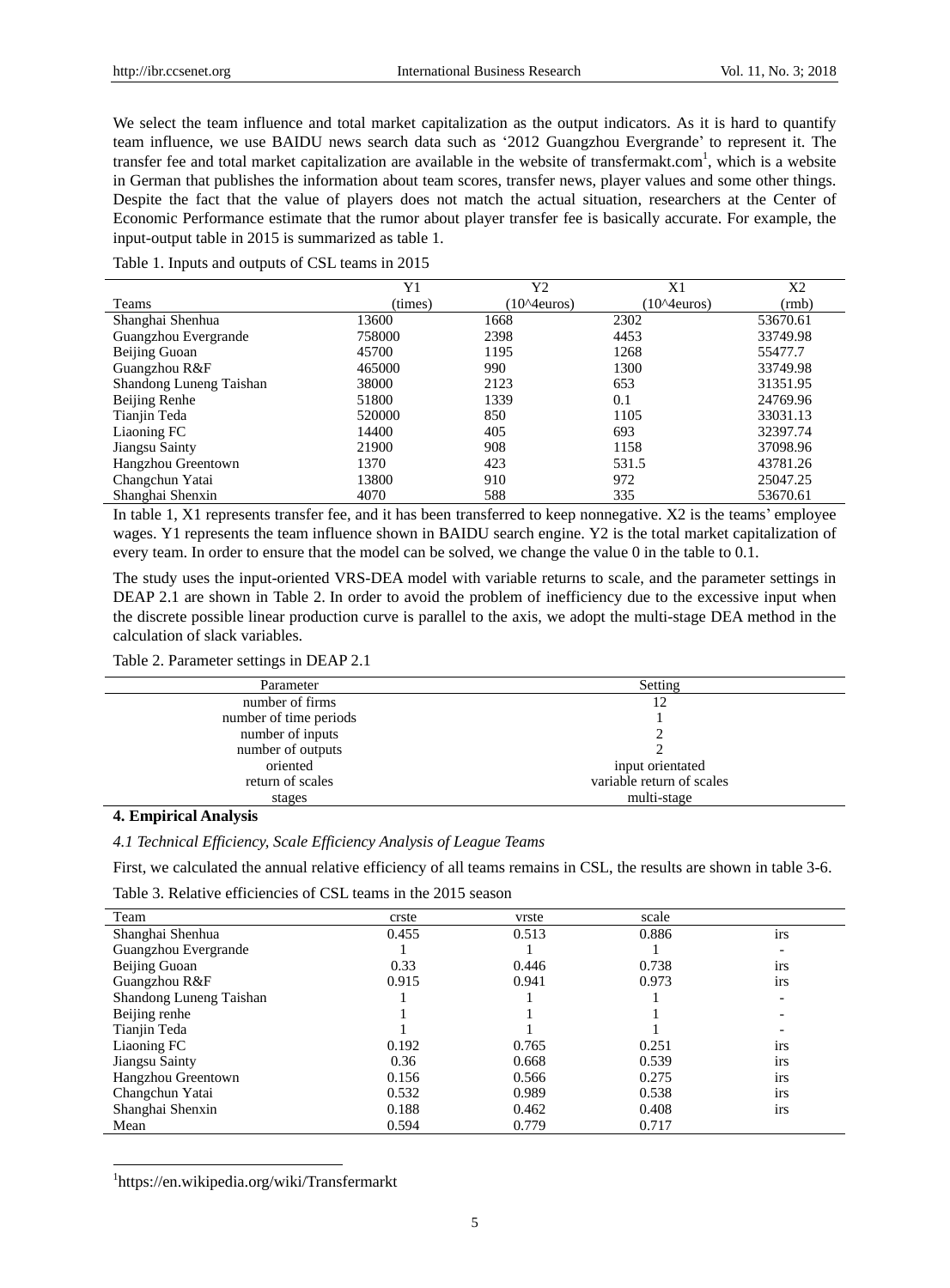#### Table 4. Relative efficiencies of CSL teams in the 2014 season

| Team                                                           | crste | vrste | scale |                          |  |
|----------------------------------------------------------------|-------|-------|-------|--------------------------|--|
| Shanghai Shenhua                                               |       |       |       |                          |  |
| Guangzhou Evergrande                                           | 0.117 | 0.229 | 0.511 | 1rs                      |  |
| Beijing Guoan                                                  |       |       |       |                          |  |
| Guangzhou R&F                                                  | 0.179 | 0.679 | 0.263 | irs                      |  |
| Shandong Luneng Taishan                                        | 0.213 |       | 0.213 | drs                      |  |
| Beijing renhe                                                  | 0.506 | 0.554 | 0.914 | 1rs                      |  |
| Tianjin Teda                                                   | 0.473 |       | 0.473 | irs                      |  |
| Liaoning FC                                                    |       |       |       |                          |  |
| Jiangsu Sainty                                                 | 0.221 | 0.739 | 0.299 | 1rs                      |  |
| Hangzhou Greentown                                             | 0.457 | 0.949 | 0.482 | <i>irs</i>               |  |
| Changchun Yatai                                                | 0.021 | 0.731 | 0.029 | <i>irs</i>               |  |
| Shanghai Shenxin                                               |       |       |       | $\overline{\phantom{0}}$ |  |
| mean                                                           | 0.516 | 0.823 | 0.599 |                          |  |
| Table 5. Relative efficiencies of CSI teams in the 2013 season |       |       |       |                          |  |

Table 5. Relative efficiencies of CSL teams in the 2013 season

| Team                    | crste | vrste | scale |                          |
|-------------------------|-------|-------|-------|--------------------------|
| Shanghai Shenhua        | 0.507 | 0.539 | 0.941 | irs                      |
| Guangzhou Evergrande    | 0.324 | 0.331 | 0.979 | drs                      |
| Beijing Guoan           |       |       |       | -                        |
| Guangzhou R&F           | 0.511 | 0.515 | 0.992 | drs                      |
| Shandong Luneng Taishan | 0.126 | 0.242 | 0.519 | irs                      |
| Beijing Renhe           | 0.207 | 0.383 | 0.539 | irs                      |
| Tianjin Teda            | 0.713 |       | 0.713 | irs                      |
| Liaoning FC             |       |       |       | $\overline{\phantom{0}}$ |
| Jiangsu Sainty          | 0.485 | 0.555 | 0.874 | irs                      |
| Hangzhou Greentown      | 0.682 | 0.725 | 0.941 | <i>irs</i>               |
| Changchun Yatai         | 0.872 | 0.946 | 0.922 | <i>irs</i>               |
| Shanghai Shenxin        | 0.354 | 0.706 | 0.501 | irs                      |
| mean                    | 0.565 | 0.662 | 0.827 |                          |

Table 6. Relative efficiencies of CSL teams in the 2012 season

| team                    | crste | vrste | scale |                          |
|-------------------------|-------|-------|-------|--------------------------|
| Shanghai Shenhua        | 0.143 |       | 0.143 | drs                      |
| Guangzhou Evergrande    | 0.126 | 0.126 | 0.996 | <i>irs</i>               |
| Beijing Guoan           |       |       |       | $\overline{\phantom{a}}$ |
| Guangzhou R&F           | 0.034 | 0.154 | 0.221 | irs                      |
| Shandong Luneng Taishan | 0.083 | 0.249 | 0.333 | 1rs                      |
| Beijing Renhe           | 0.491 | 0.502 | 0.979 | <i>irs</i>               |
| Tianjin Teda            |       |       |       | $\overline{\phantom{a}}$ |
| Liaoning FC             | 0.56  | 0.618 | 0.906 | 1rs                      |
| Jiangsu Sainty          | 0.834 | 0.857 | 0.973 | <i>irs</i>               |
| Hangzhou Greentown      |       |       |       | $\overline{\phantom{0}}$ |
| Changchun Yatai         | 0.704 | 0.758 | 0.929 | 1rs                      |
| Shanghai Shenxin        | 0.251 |       | 0.251 | <i>irs</i>               |
| mean                    | 0.519 | 0.689 | 0.728 |                          |

Based on the results shown in table 3-6, the so-called 'Big 3', namely Guangzhou Evergrande, Beijing Guoan, Shandong Luneng, all have great investments and Guangzhou Evergrande has achieved all the champions during these 5 years. However, it is DEA effective only in the 2015 season. In the other seasons, its scale efficiency is better than many clubs, while its pure technical efficiency (vrste) and the total efficiency (crste) are both much lower<sup>2</sup>. There are two possible reasons for this phenomenon. On the one hand, the attraction of CSL is not high during that time. On the other hand, the CSL is less competitive during those years. It is then not needed to invest too much. Or we can say that during that time the champion is not depend so much on the investment.

Beijing Guoan ranges first in accordance with the operational efficiency, it ran well in 2012, 2013 and 2014 seasons. In the 2015 season, its investment scale is not large enough. Under the actual investment scale, its pure technical efficiency has not reached the best. According to the league process during 2015 season, Beijing Guoan's investment is not large. It does not have a deep enough bench strength. this resulted in that they have no competitive players affordable to play. They also finally lost the qualification for the next AFC Champions League. It used to be one of the AFC Champions League teams between 2012 and 2014.

The efficiencies of Shandong Luneng in the 2012 and 2013 seasons are very low. By the end of 2012 season, it

-

<sup>2</sup>Note: crste=vrste\*scale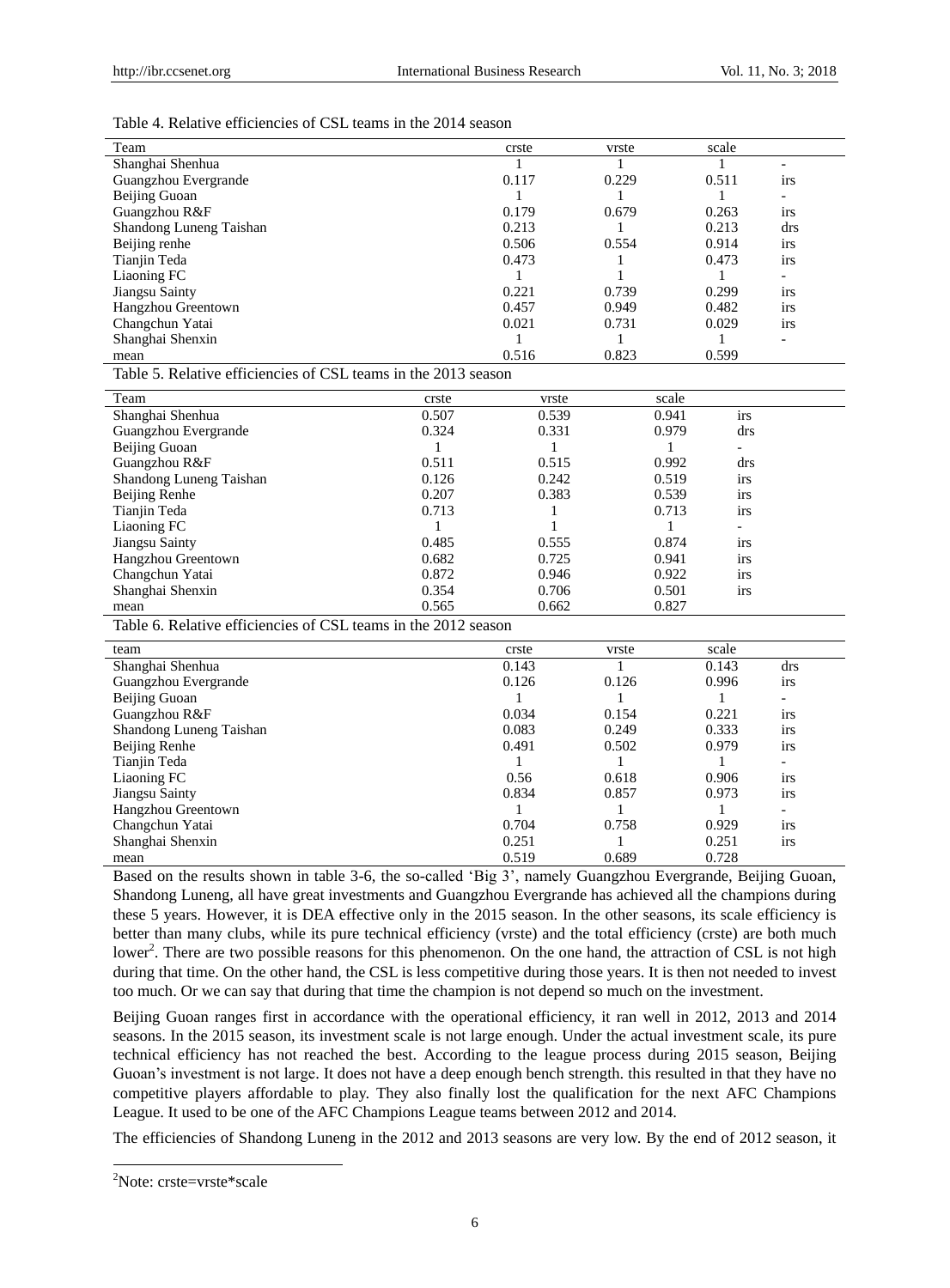even dropped to tenth in CSL. In the 2013 season, its pure technical efficiency is 1, while its scale efficiency is less than 1. This means that there is no need to reduce the investment or increase the output in accordance with TE of the sample unit. The reason why the comprehensive efficiency of the sample unit is not effective (equals to 1) is that its scale is not match its input and output. It is then needed to decrease the scale. There is a decreasing returns of scale in the 2014 season. Luneng has then achieved its best relative efficiency during recent period in 2015. In such an increasingly fierce competitive league environment, relying on youth talent and competitive foreign players, Luneng can still maintain a strong competitiveness in CSL.

#### *4.2 Slack and Radial Movement Analysis of CSL Teams*

We take the Jiangsu Sainty team as an example to analyze the slack and radial movement. The performances of Jiangsu Sainty during 2012-2015 are shown in table 7.

|      | variable            | original value | radial movement | slack movement | projected value |
|------|---------------------|----------------|-----------------|----------------|-----------------|
| 2015 | Output1             | 21900          |                 | 29900          | 51800           |
|      | Output <sub>2</sub> | 908            |                 | 431            | 1339            |
|      | Input1              | 1158           | $-384.835$      | $-773.065$     | 0.1             |
|      | Input2              | 37098.96       | $-12329$        |                | 24769.96        |
| 2014 | Output1             | 16             |                 |                | 16              |
|      | Output <sub>2</sub> | 200            |                 | 407.807        | 607.807         |
|      | Input1              | 505            | $-131.623$      |                | 373.377         |
|      | Input <sub>2</sub>  | 747            | $-194.697$      |                | 552.303         |
| 2013 | Output1             | 16             |                 | 7.5            | 23.5            |
|      | Output <sub>2</sub> | 700            |                 | 0              | 700             |
|      | Input1              | 870            | $-387$          |                | 483             |
|      | Input2              | 986            | $-438.6$        | $-276.85$      | 270.55          |
| 2012 | Output1             | 12             |                 | 230.481        | 242.481         |
|      | Output <sub>2</sub> | 700            |                 |                | 700             |
|      | Input1              | 430            | $-61.334$       |                | 368.666         |
|      | Input <sub>2</sub>  | 458            | $-65.328$       | 0              | 392.672         |

Table 7. Input and output of Jiangsu Sainty during 2012 to 2015

As shown in table 7, in the 2012 season, Jiangsu Sainty achieved the best relative efficiency during those seasons. It also reached the second place in the league, which is also the best record in the team's history. However, with the whole investment of CSL teams becoming more and more big, Jiangsu team's investment is then relatively not enough. It then suffers a subsequent decline in the ranking during the next season. The club's market value is also declined.

According to table 7, in the 2015 season, the first output and the second output of Jiangsu team are both insufficient. This means the market value and social influence or reputation of the team are not great enough. There are redundancies in both the team's first input and second input. To be specific, the first input redundancy and second input redundancy are 1158 and 12329 respectively. It means that the performance in that season could be achieved with less transfer fee and smaller employees' salaries. Although the League performance is poor, Jiangsu Sainty has achieved the football association cup in 2015, which has incentivized the manager to increase investment in the following season.

#### *4.3 Efficiency Analysis of AFC Champions League Teams*

In addition, we also analyze the performance of CSL teams that have attended the AFC Champions League. The results are shown in table 8.

In table 8, the performances of AFC Champions League teams are evaluated based on given indexes. Based on the comparison between these teams, it is not always true that the efficiency of teams with better performance is better. For example, Beijing Guoan had the best operational efficiencies in 2012, 2013, 2014, it also performs well in the AFC Champions League, but there was a decline in its operational efficiency in 2015.

Between 2012 and 2014, the annual performances of Guangzhou Evergrande reflected his deep pockets through increasing investment to achieve the champions. This mode of operation should not be said to be bad as the current successful club Guangzhou Evergrande is resulted from the accumulation investment during those period.

It is interesting that, compared with those 'big 3' teams, the other teams who have attended the AFC Champions League have the best annual relatively efficiencies. To be specific, Tianjin Teda has the best efficiency in 2012, Jiangsu Sainty has the best efficiency in 2013, Beijing Guoan has the best efficiency in 2014, Guangzhou R & F has the best efficiency in 2015. It is significant for those teams striving for the inspiration. Increasing the operational efficiency could be more important than making a huge investment. In this way, they could also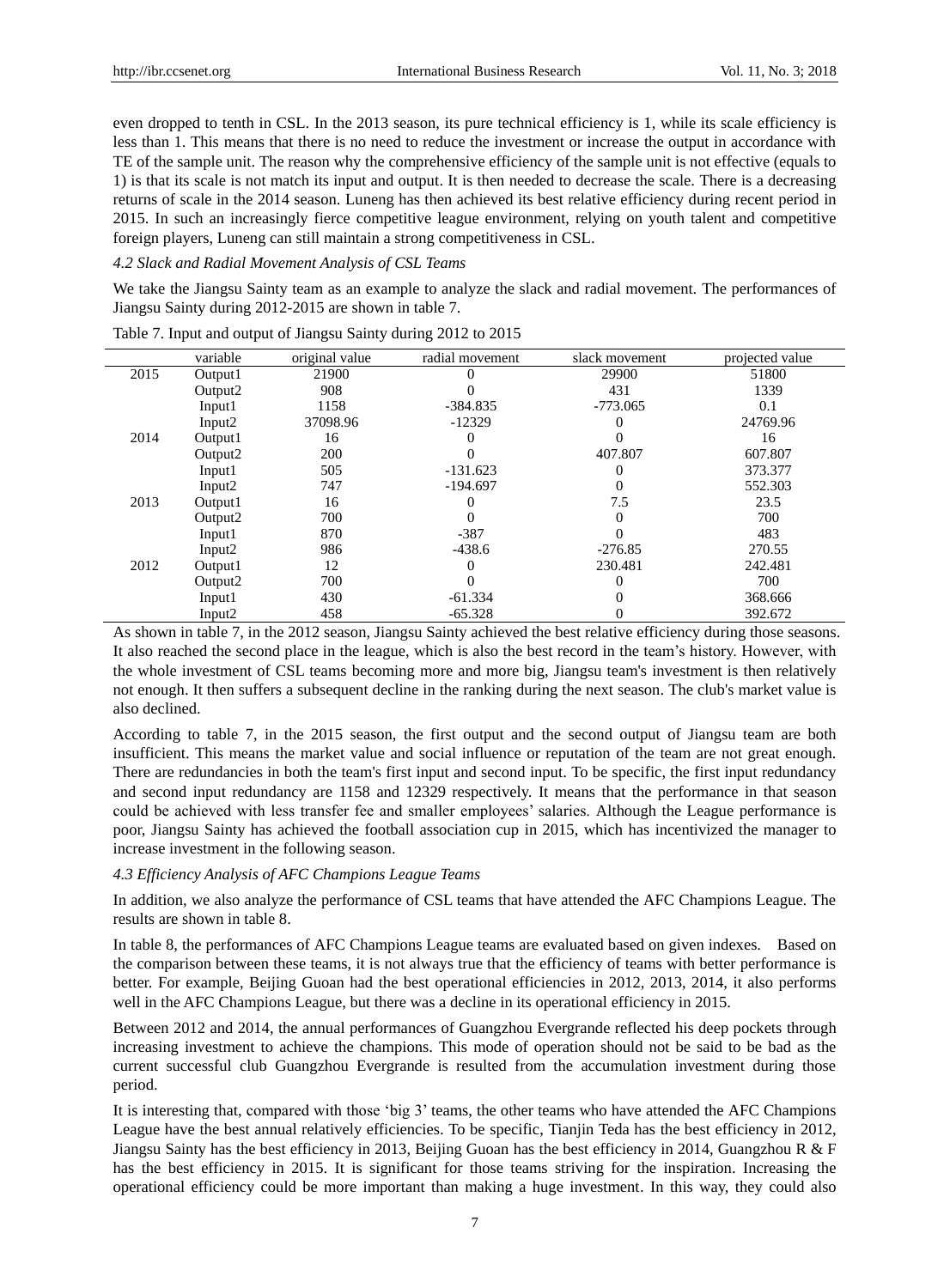avoid the 'arms race' in the league. After all, not all teams have the ability to compete with the 'big 3' in financial investment.

| Season | Team                    | crste | vrste | scal  |            |
|--------|-------------------------|-------|-------|-------|------------|
| 2015   | Guangzhou Evergrande    |       |       |       |            |
|        | Beijing Guoan           | 0.336 | 0.566 | 0.594 | <i>irs</i> |
|        | Shandong Luneng Taishan |       |       |       |            |
|        | Guangzhou R&F           |       |       |       |            |
|        | mean                    | 0.834 | 0.891 | 0.898 |            |
| 2014   | Guangzhou Evergrande    | 0.121 | 0.475 | 0.254 | irs        |
|        | Beijing Guoan           |       |       |       |            |
|        | Shandong Luneng Taishan | 0.509 |       | 0.509 | drs        |
|        | Beijing Renhe           |       |       |       |            |
|        | Mean                    | 0.657 | 0.869 | 0.691 |            |
| 2013   | Guangzhou Evergrande    | 0.342 | 0.681 | 0.502 | irs        |
|        | Beijing Guoan           |       |       |       |            |
|        | Beijing Renhe           | 0.505 | 0.876 | 0.576 | <i>irs</i> |
|        | Jiangsu Sainty          |       |       |       |            |
|        | Mean                    | 0.712 | 0.889 | 0.77  |            |
| 2012   | Guangzhou Evergrande    | 0.196 |       | 0.196 | drs        |
|        | Beijing Guoan           |       |       |       |            |
|        | Tianjing Teda           |       |       |       |            |
|        | Mean                    | 0.732 |       | 0.732 |            |

Table 8. Operational efficiency of AFC champion league teams

*4.4 Slack and Radial Movement Analysis of AFC Champion League Teams*

We also analyze the slack and radial movement of AFC Champions League teams. For instance, table 9 and table 10 have shown the input and output of Beijing Guoan in AFC Champion League and CSL in 2015 respectively.

| Variable                                                | original value | radial movement | slack movement | projected<br>value |
|---------------------------------------------------------|----------------|-----------------|----------------|--------------------|
| Output1                                                 | 45700          | 0               | 0              | 45700              |
| Output2                                                 | 1195           |                 | 930.941        | 2125.941           |
| Input1                                                  | 1268           | $-550.833$      | $-23.528$      | 693.639            |
| Input2                                                  | 55477.7        | $-24100.1$      | $\Omega$       | 31377.59           |
| Technical efficiency                                    | 0.566          |                 |                |                    |
| Scale efficiency                                        | 0.594<br>(irs) |                 |                |                    |
| Table 10. Input and output of Beijing Guoan in CSL 2015 |                |                 |                |                    |
| Variable                                                | original value | radial movement | slack movement | projected value    |
| Output1                                                 | 45700          |                 | 6100           | 51800              |
| Output2                                                 | 1195           |                 | 144            | 1339               |
| Input1                                                  | 1268           | $-701.857$      | $-566.043$     | 0.1                |
| Input2                                                  | 55477.7        | $-30707.7$      | $\mathbf{0}$   | 24769.96           |
| Technical efficiency                                    | 0.446          |                 |                |                    |
| Scale efficiency                                        | $0.738$ (irs)  |                 |                |                    |

Table 9. Input and output of Beijing Guoan in AFC 2015

Comparing the measured operational efficiencies of Beijing Guoan with teams in AFC Champion League and CSL, Guoan's pure technical efficiency is relatively high, and its scale efficiency is low. Comparing with the AFC Champions League teams, it is lack of second output, which means its market value is not enough. The first and second input is both redundant, meaning that its transfer fee is too high, without any significant improvement in its operational efficiency. Comparing with the CSL team, the first output, i.e. its social influence or reputation is not good enough. Similarly, transfer and employee performance have not achieved the desired target, resulting in a low overall efficiency.

#### **5. Conclusion**

Scale efficiency

We use input-oriented Data envelopment analysis (DEA) model to analyze the operational efficiency of different teams in Chinese Super League. This paper selects the employee wages and transfer fees as input indicators, and the team influence and total market value as output indicators. The empirical study shows that:

First, in fact, the crazy investment of Guangzhou Evergrande has not promoted its operational efficiency, but led the league's competitiveness. Intense competition is also a kind of exercise and growth for Guangzhou Evergrande, which has made it the best efficient one in the 2015 season.

Second, among the 'big 3' teams, Guoan's efficiency has declined greatly, if it could not enlarge the investment,